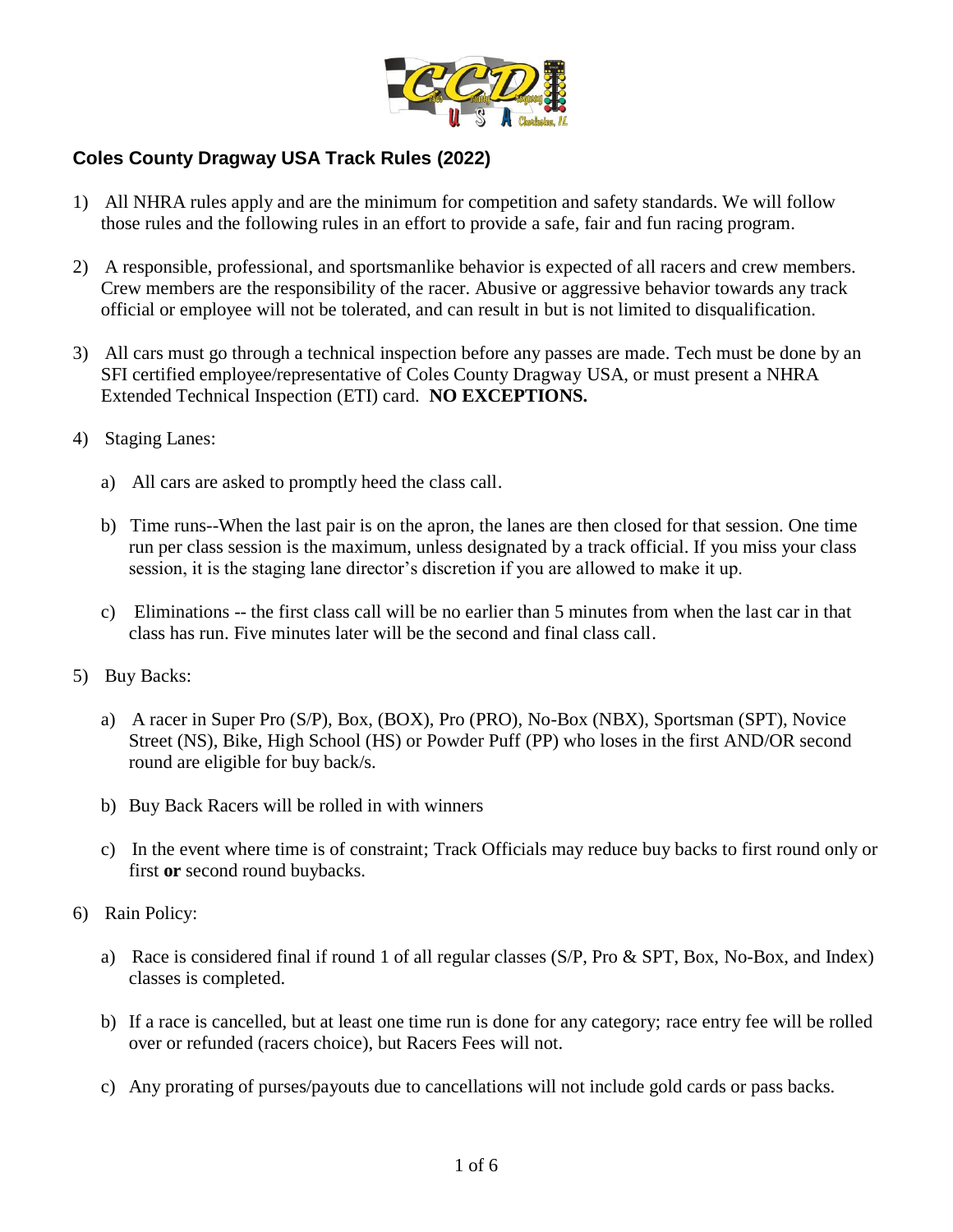

- d) Any class that goes past  $1<sup>st</sup>$  round and is completed will have its purse & points calculated from that point. (Example: Pro finishes 2<sup>nd</sup> rd, race cancel's in the middle of S/P 2<sup>nd</sup> rd: Pro will pay 2<sup>nd</sup> rd winners & all Pro Racers will receive  $2<sup>nd</sup>$  rd points and S/P will pay 1<sup>st</sup> rd winners & all S/P Racers will receive  $1^{st}$  rd points  $\& 2^{nd}$  rd Buy Backs will receive Buy Back refund).
- e) Rain Dates (All Classes) If possible, will be made up on the next available date.
- 7) Absolutely NO glass containers on grounds at any time.
- 8) 10 MPH Speed limit by ALL vehicles while on the grounds.
- 9) All ATV's, golf carts, or other pit vehicles must be driven by someone 16 years or older at all times-NO exceptions. Also, please be courteous to all while operating your vehicle.
- 10) Break Passes:
	- a) No break pass will be issued once you have been paired in staging.
	- b) Participants who break are allowed to enter another car or a different class on original entry as long as you haven't been paired or eliminations haven't started.
	- c) Anyone receiving a break pass will not receive points for that day's competition.
- 11) Lane Choice:
	- a) Cars in odd lanes will be in the Tower Lane and cars in even lanes will be in the Spectator Lane.
	- b) When cars are lined in one lane, then the front car has lane choice unless the car is carrying the bye run and then the bye car has lane choice to include the final round.
- 12) Bye Runs:
	- a) Bye runs for 1st round are determined by best reaction time results during the 2nd time run session except for laddered classes which have their own rules.
	- b) After the 1st round, bye runs will be determined by the best reaction time during a winning run in the previous round. In the event of a tie, the racers involved will flip a coin.
	- c) A bye run is rolled over or carried until it is either used or the racer loses it.
	- d) Only one bye run is permitted unless all remaining competitors have had one as well.
	- e) A racer is not allowed to turn down an earned bye run in order to earn it later in the race.
- 13) Deep Staging is allowed, but not guaranteed. It is the driver's responsibility to let their opponent know they are deep staging, stage in a timely manner and must have "Deep" written on the window for starter to see.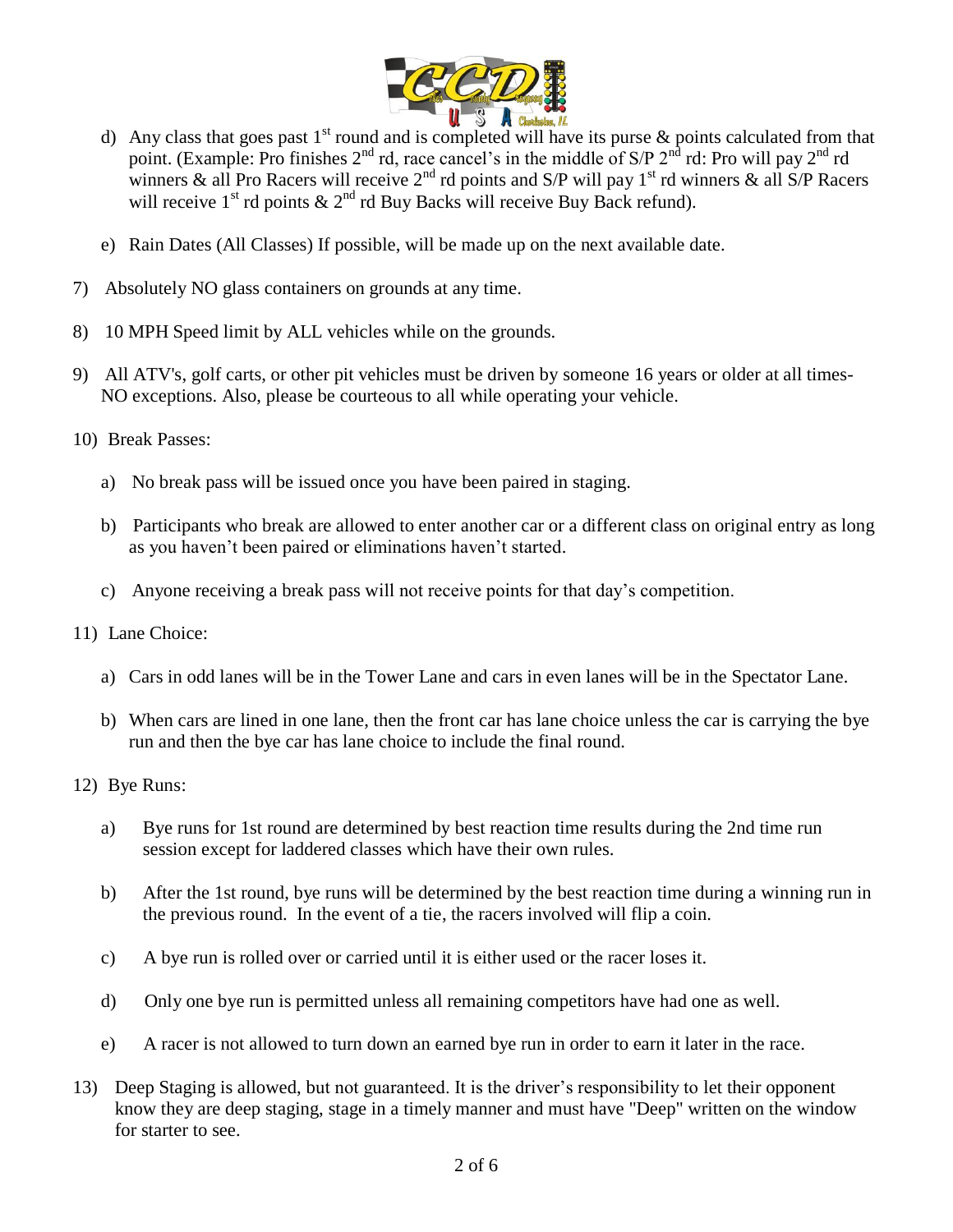

14) Courtesy Staging:

- a) Courtesy staging is mandatory at Coles County Dragway USA.
- b) If you are not pre-staged and your opponent has staged, you can wait for the other car to be pulled back by the Starter.
- c) Once you pre-stage though, you must stage or the auto-start will time you out if you do not stage.

15) Dial-In:

- a) A Dial-In must be visible from the tower on the windshield and on the driver side window.
- b) It must be completed before you reach the apron and pass the blue line.
- c) It can't be changed once you've entered the apron, unless a clean up or weather delay occurs at which time your opponent  $\&$  a Track Official must be notified.
- d) Your Dial-In on the Dial-In Boards is solely the responsibility of the racers. Once you've passed them and "Pre-Staged", you've accepted what is in the computer.
- e) No re-runs for Dial-In disputes. Racers are responsible to ensure it's correct before "Pre" staging.
- 16) Excessive braking will not be tolerated: (**NO EXCEPTIONS, this is your only warning!)**
	- a) CCD interprets this rule as anytime the Head Starter feels a racer is not in control of their race vehicle anywhere on the racing surface.
	- b) Anyone caught will be disqualified and lose all points for that day. If in the 1st or 2nd round and buy back are allowed; the racer may buy back, but not earn points.
	- c) Anyone caught a  $2<sup>nd</sup>$  time will be disqualified and lose all season points.
	- d) Anyone caught a  $3<sup>rd</sup>$  time will be disqualified, lose all season points and be barred from any future competition for any events/classes for at least 1 yr.
- 17) Center Line & Foam Blocks
	- a) Crossing your side of the center line or hitting Foam Blocks will be automatic disqualification
- 18) Bikes may compete in any other class as long as they meet all class rules.
- 19) Q8/Q16 (6.50 or Faster):
	- a) Will be allowed to run in S/P if a run card is purchased prior to first round, but will not be required to run in any rounds in S/P while still in Q8/Q16 competition. Bye runs are determined by qualifying with #1 getting 1st round bye.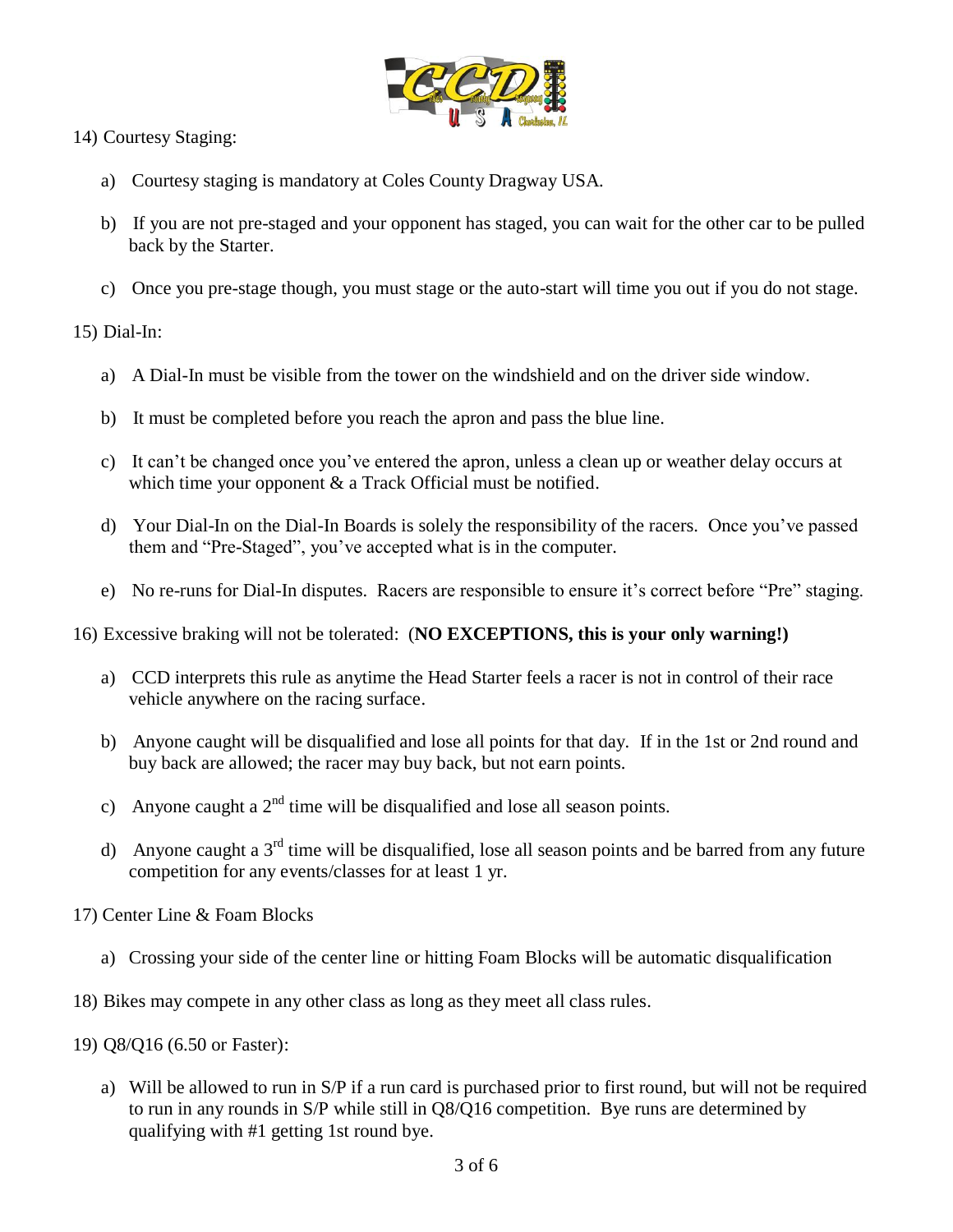

- b) If a Q8/Q16 racer has previously purchased an S/P run card prior to first round and loses in Q8/Q16 they will fall into S/P as follows:
	- i) Q8/Q16 1st round loser goes into 1st round of Super Pro.
	- ii) Q8/Q16 2nd round loser goes into 2nd round of Super Pro.
	- iii) Q8/Q16 Runner-Up goes into 3rd round of Super Pro.
	- iv) Q8/Q16 Winner goes into 4th round of Super Pro.

20) Pit stalls are available for rent:

- a) Previous year owners have first right for refusal and must be paid before for February 15, 2022. 1st stall is (\$125.00) and each additional pit stall thereafter is \$175.00 each. Your pit stall will be considered "Unreserved and available" if not paid by February 15 2022.
- b) Any unreserved pit stall is available to anyone for \$125.00 for the 1st stall & \$175 for each additional pit stall thereafter if paid before 23 March 2022.
- c) Pit stalls purchased after 10 March 2022 will be \$200.00 each for the year.
- 21) Camping is allowed and free anytime, but you will be charged any fees days/nights you are there.
	- a) All generators, air compressors etc. that are powered by an internal combustion engine running between 11:00pm and 7:00am must meet NHRA standards on noise reduction to respect fellow racers.
- 22) Tail Light
	- a) Every race vehicle or bike must have a working taillight. If our lights are on, your lights must be on.
- 23) Long Haul Program:
	- a) If you tow/travel 140 miles or more (from residence)
		- Receive credit for 1 free buyback the day of the race
	- b) Qualifications for the program:
		- only valid during regular ET Points races; excludes any/all special events.
	- c) It is the participant's responsibility to provide proof by:
		- presenting a valid State Drivers License (DL).
		- MapQuest (or equivalent) printed proof from address listed on State (DL) to CCD Track address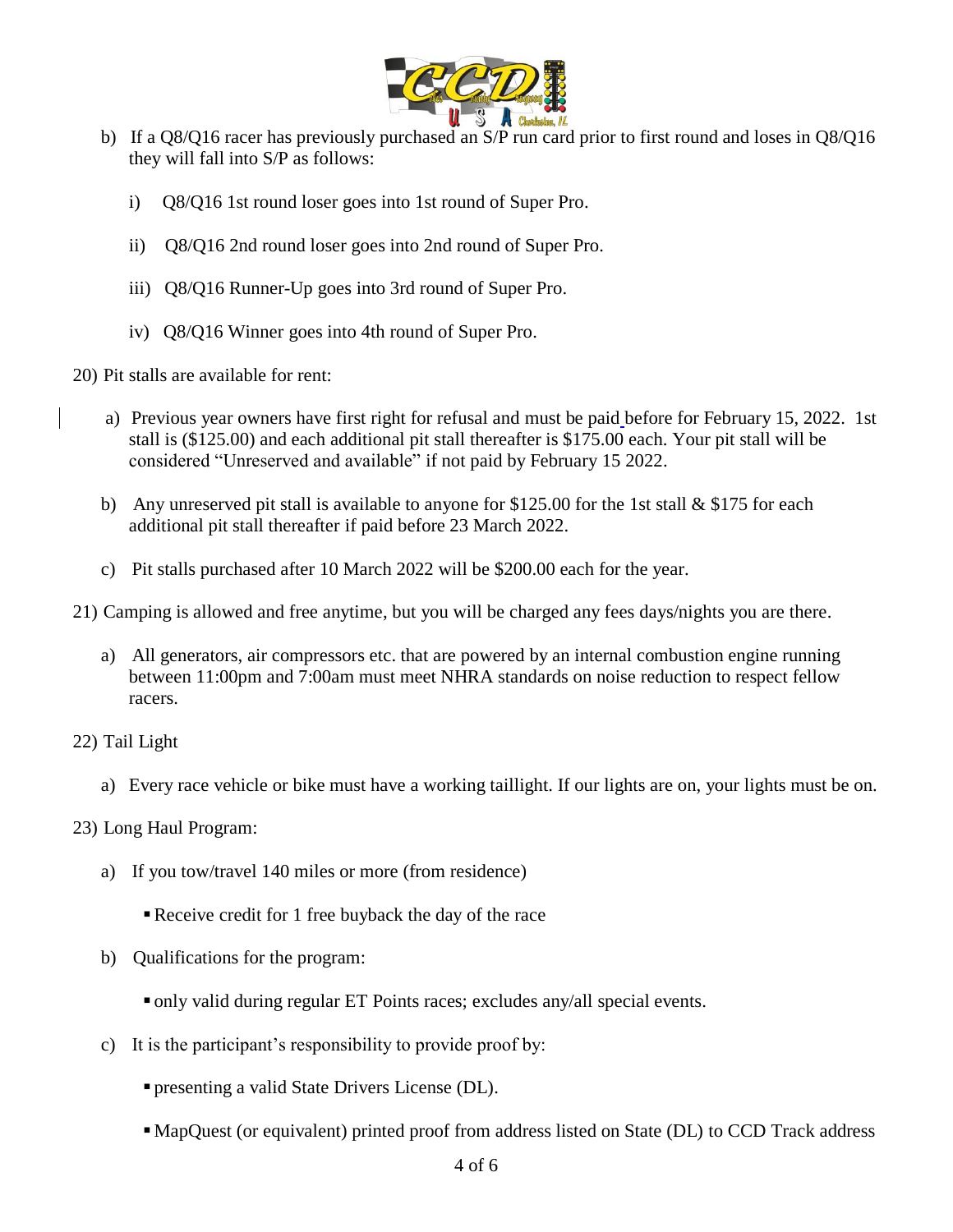

- d) All decisions made by track personal are final in regards to qualification.
- 24) Racers Fee (All Classes except Novice Street, Youth Racing & Jr Dragsters):
	- a) A \$5 per racer, per day (Not per class) is paid at the tech booth when paying for class entry.
	- b) If a category time run is completed, no refunds for gate fee/s will be given.
	- c) If no time runs are completed, refunds will be issued or rain check good for the next day of racing.

## 25) Points:

- a) 1pt for each round and taking a light (green or red).
- b) 1 pt for each round win.
- c) 1 pt for each category win & Combo Winner.
- d) 1 pt may be bought for any races missed, but must be done before the 1st round of next race. Gold cards holders must be done in writing before 1st time run of the next race.
- e) Any point's disputes must be brought to the tracks attention within 6 days of race date; otherwise points posted are considered final.
- f) Final point ties will be broken with a run off on the final days point race.

26) Double Entry for ET Brackets:

- a) You may buy up to two run cards. Each entry must have a different number and designated which entry will be earning points.
- b) A car/bike/dragster/altered/roadster may be double entered by two different drivers with two different numbers.
- c) Whether double entered by one driver or two it is the driver's responsibility to be one of the first in staging to allow the second entry time to get back to staging.
- e) No entry/s will hold up racing waiting for second entry to get back to staging.  $2<sup>nd</sup>$  entry will not receive special consideration in regards to cooling, fueling or checking tire pressure. They must return immediately to the staging lanes and run that round of racing.
- g) If the same driver is using two different cars it is his/her responsibility to have both cars in staging at all times. The second car/bike/dragster/altered/roadster must be pulled into the emergency access road (next to lane zero, in the gravel) if no one can move your car forward in staging.
- h) No cars will be allowed to be unattended while in staging.